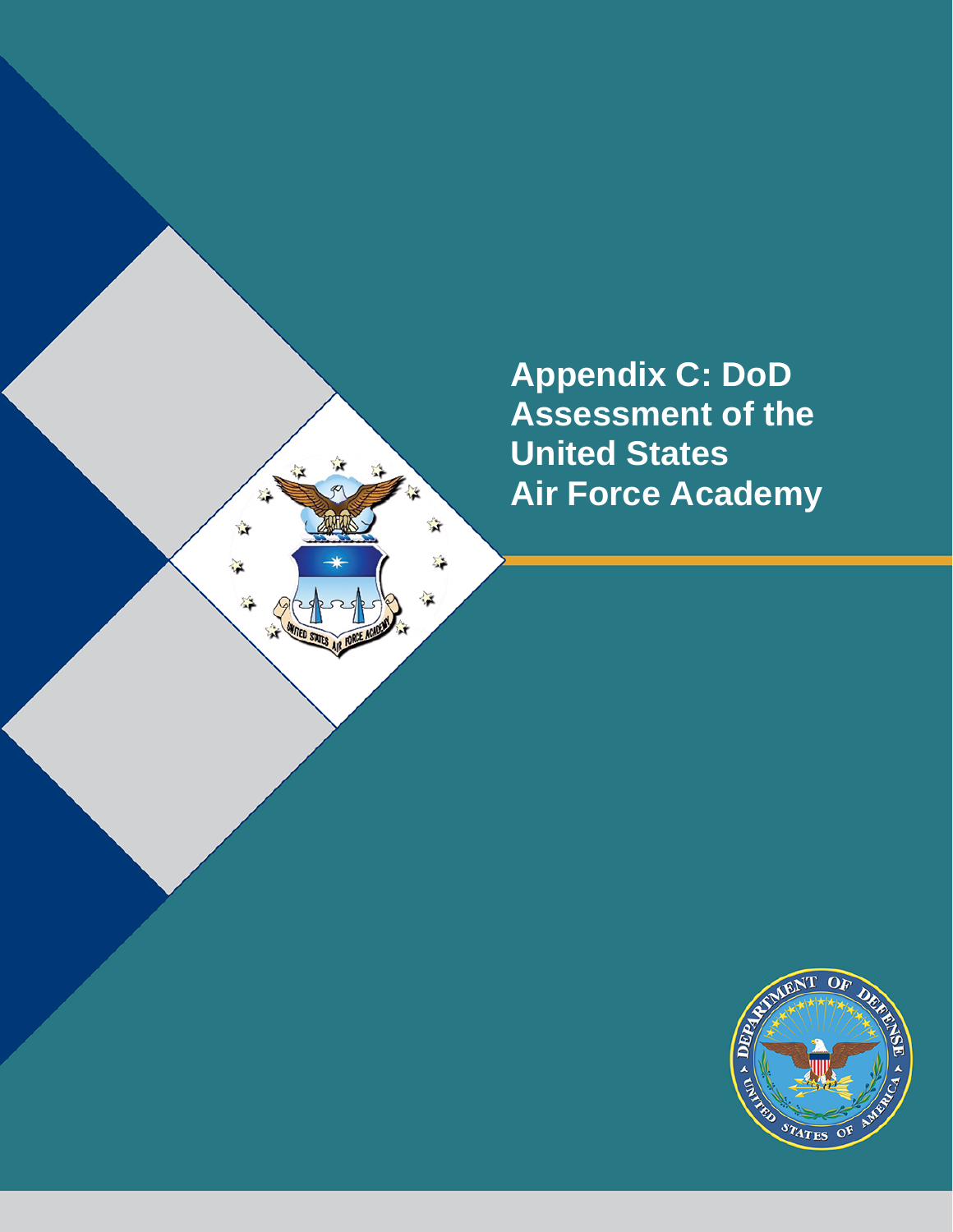# Appendix C: U.S. Air Force Academy



## **Summary**

The Department of Defense (DoD) assessed the United States Air Force Academy's (USAFA) policies,

training, procedures, and initiatives for Sexual Assault Prevention and Response (SAPR) and sexual harassment prevention and response programs during Academic Program Year (APY) 2016-2017. The Department used the structure of the *2017-2021 DoD SAPR Strategic Plan* to organize its assessment of SAPR and sexual harassment prevention and response programs into five strategic goals. Compliance with each strategic goal was determined by comparing USAFA's SAPR and sexual harassment awareness and response programs to the requirements outlined in the following policies that were applicable during APY 16-17.

| DoD SAPR Strategic Plan<br><b>Strategic Goals</b> |                                                                                                |
|---------------------------------------------------|------------------------------------------------------------------------------------------------|
| Goal                                              | <b>Objectives</b>                                                                              |
| Goal 1:<br>Prevention                             | Prevent crime and misconduct<br>before it occurs.                                              |
| Goal 2:<br>Advocacy/<br>Victim Assistance         | Deliver consistent and<br>effective victim support,<br>response, and reporting<br>options.     |
| Goal 3:<br>Investigation                          | Achieve high competence in<br>the investigation of sexual<br>assault and sexual<br>harassment. |
| Goal 4:<br>Accountability                         | Achieve high competence in<br>holding offenders appropriately<br>accountable.                  |
| Goal 5:<br>Assessment                             | Effectively standardize,<br>measure, analyze, assess,<br>and report program progress.          |

• DoD Directive (DoDD) 6495.01, *Sexual Assault Prevention and Response Program*, Incorporating Change 2, January 20, 2015;

- DoD Instruction 6495.02, *Sexual Assault Prevention and Response Program Procedures*, incorporating Change 2, July 7, 2015;
- DoDD 1350.2 *Department of Defense Military Equal Opportunity Program*, November 21, 2003; and

• DoDD 1020.02E *Diversity Management*  Equal

*Opportunity in the Department of Defense*, June 8, 2015.

**Overall Status of Compliance:**

*In Partial Compliance* 

Additionally, the Department referenced the following military service and academy sexual harassment and sexual assault policies:

- Air Force Instruction 90-6001, *Sexual Assault Prevention and Response Program,* May 21, 2015;
- Air Force Instruction 36-2706, *Equal Opportunity Program Military and Civilian*, October 5, 2011; and
- USAFA 36-3502, *Performance Measures Program for the USAFA*, March 10, 2005.

Overall, the USAFA sexual assault prevention and response is partially compliant. The Department saw substantive evidence that the Superintendent and the leadership team were fully engaged in making sexual assault prevention and response a priority for the Academy. However due to findings of noncomplaince for the Victim Assistance and Advocacy Goal, USAFA is deemed to be in partial compliance.

USAFA has taken the effort to improve the academy's culture and climate, which plays an important role in the prevention of sexual assault and sexual harassment. Leadership has committed to several long-term initiatives such as a focus on bystander intervention and teaching cadets about healthy interpersonal relationships. While benefits will take time to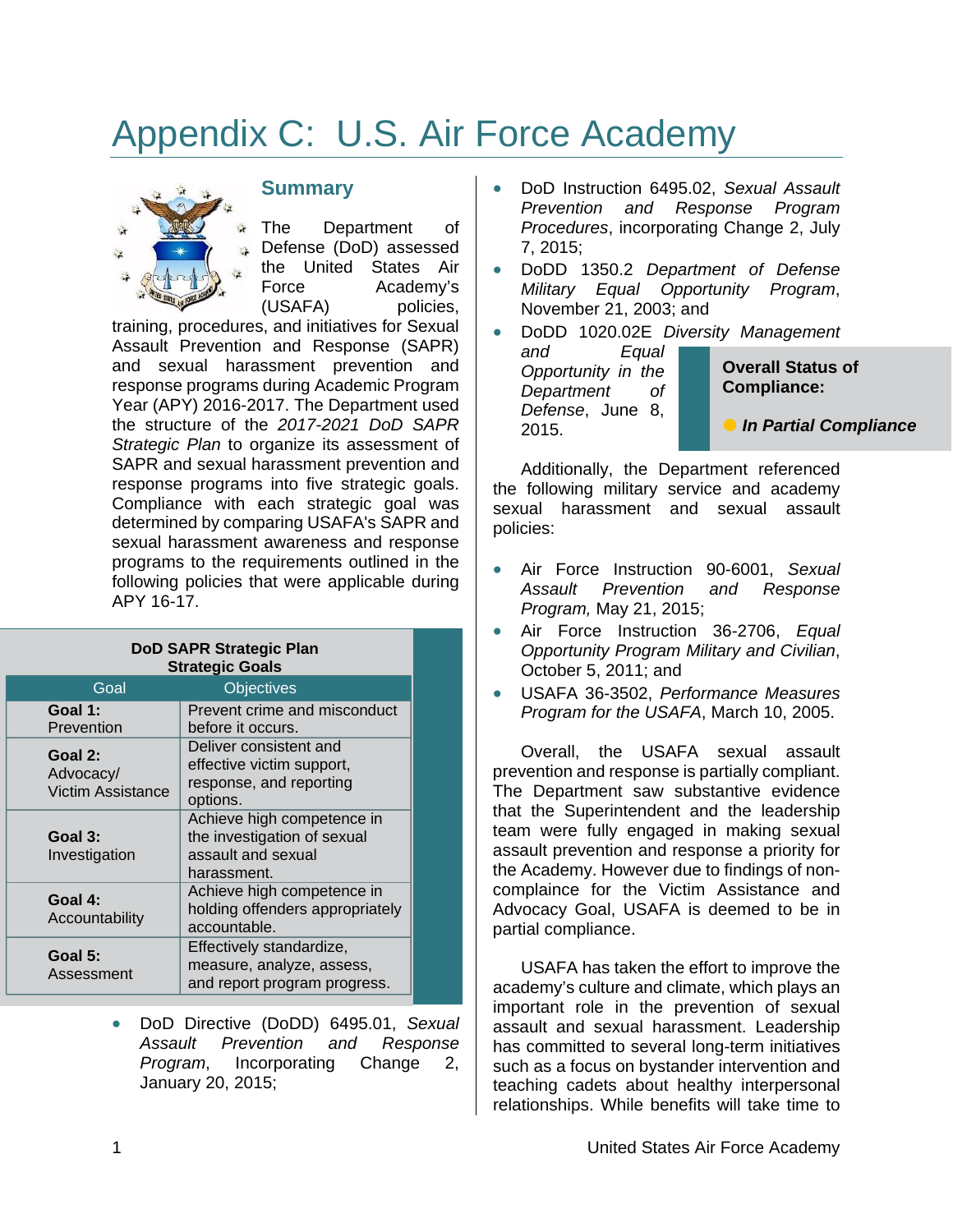come to fruition, USAFA remains committed to creating a climate that promotes dignity and respect for all.

The Department found sufficient evidence of progress to close prior action items. Previous Secretary of Defense initiatives and action items can be found in the DoD Sexual Harassment and Violence at the Military Service Academies Report for APY 15-16. The following pages capture observations on USAFA's SAPR and sexual harassment prevention and response programs by strategic goal. The observations supplement the Department's overarching observations made for all three MSAs in the body of this report.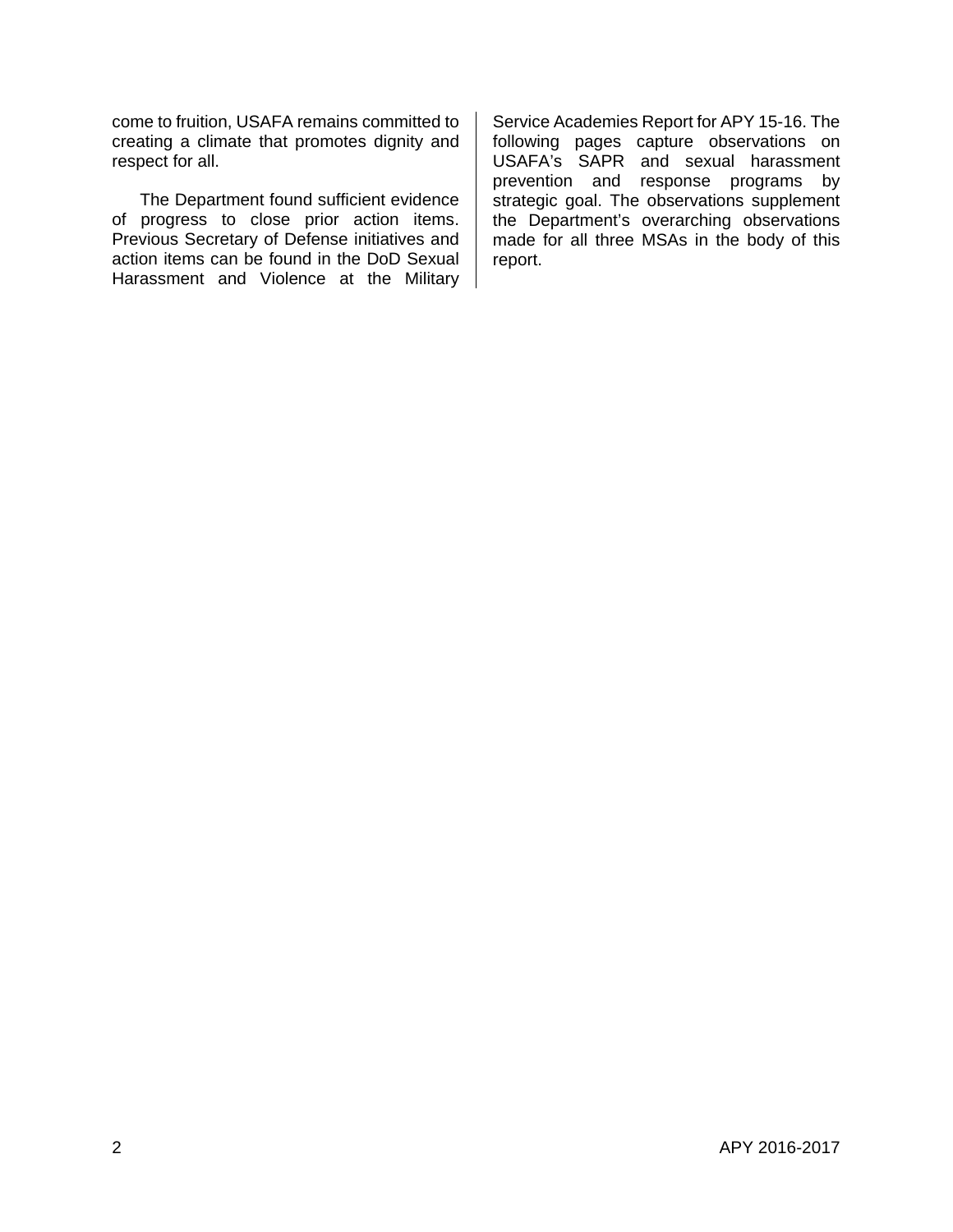# Goal 1: Prevention

USAFA is in compliance with the DoD and Air Force policy requirements for the Prevention goal.

A culture of prevention requires efforts throughout the community. The Department observed that USAFA's prevention work extends beyond the SAPR Program and into other organizations, departments, and individuals on campus.

**Status of Compliance Goal 1:**

**•** In Compliance

USAFA's SAPR prevention program begins on day 2 of Basic Cadet Training, when they receive a short briefing about SAPR and Equal Opportunity

(EO). Then on day 10 they receive the three hour, interactive, scenario-based, small group training. This meets DoD requirements that incoming Service members receive SAPR training within their first 14 days. The training includes sexual harassment and is provided through scenario-based, interactive small group activities.

USAFA has been working to implement a new prevention program. Cadet Healthy Interpersonal Skills (CHiPs) focuses on improving personal relationships, decreasing stress, and identifying situations that might be at risk for unhealthy outcomes. In APY 15-16, USAFA conducted cadet focus groups to adapt the curriculum to a military setting. CHiPs originated from middle and high school programs, known as the Botvin Life Skills program. In APY 16-17, USAFA introduced the curriculum to a small sample of cadets in a pilot effort.

In APY 17-18, USAFA anticipates conducting a randomized control trial during which about half of USAFA 4<sup>th</sup> year (freshman) cadets will receive the CHiPs program and the other half will receive training as usual. This initiative will allow USAFA to measure the outcomes of the CHiPs intervention and

compare its effects to those of other programs currently in place.

The Gender Forum is another potentially helpful practice employed at USAFA. The program focuses on helping cadets better understand gender bias and overarching gender roles. The intent of the program is to provide cadets with an improved understanding and skill base for dealing respectfully with others.

Athletes also receive three Healthy Relationship Trainings (HRT). The first session addresses communication and respect in relationships, while the second session examines boundary setting, sexual limits, and interpersonal relationships.

USAFA SAPR developed its Cadet Bystander Intervention Training (cBIT) for cadets entering their third-class year. The training is highly interactive, discussion-based, and uses a prevention scenario about a male cadet. The training prepares cadets to speak up whenever they hear disparaging or disrespectful comments or see a potentially dangerous situation. cBIT is designed to be an important component in USAFA's leadership and officer development efforts.

## **Commendations**

**Prevention programming plans appear consistent with prevention best practices**

USAFA's range of prevention programs appear consistent with best practices. Cadets receive prevention training when they first enter the Academy. Throughout their four years, they continually take trainings such as the Gender Forum, CHiPs, and athletes also receive HRT.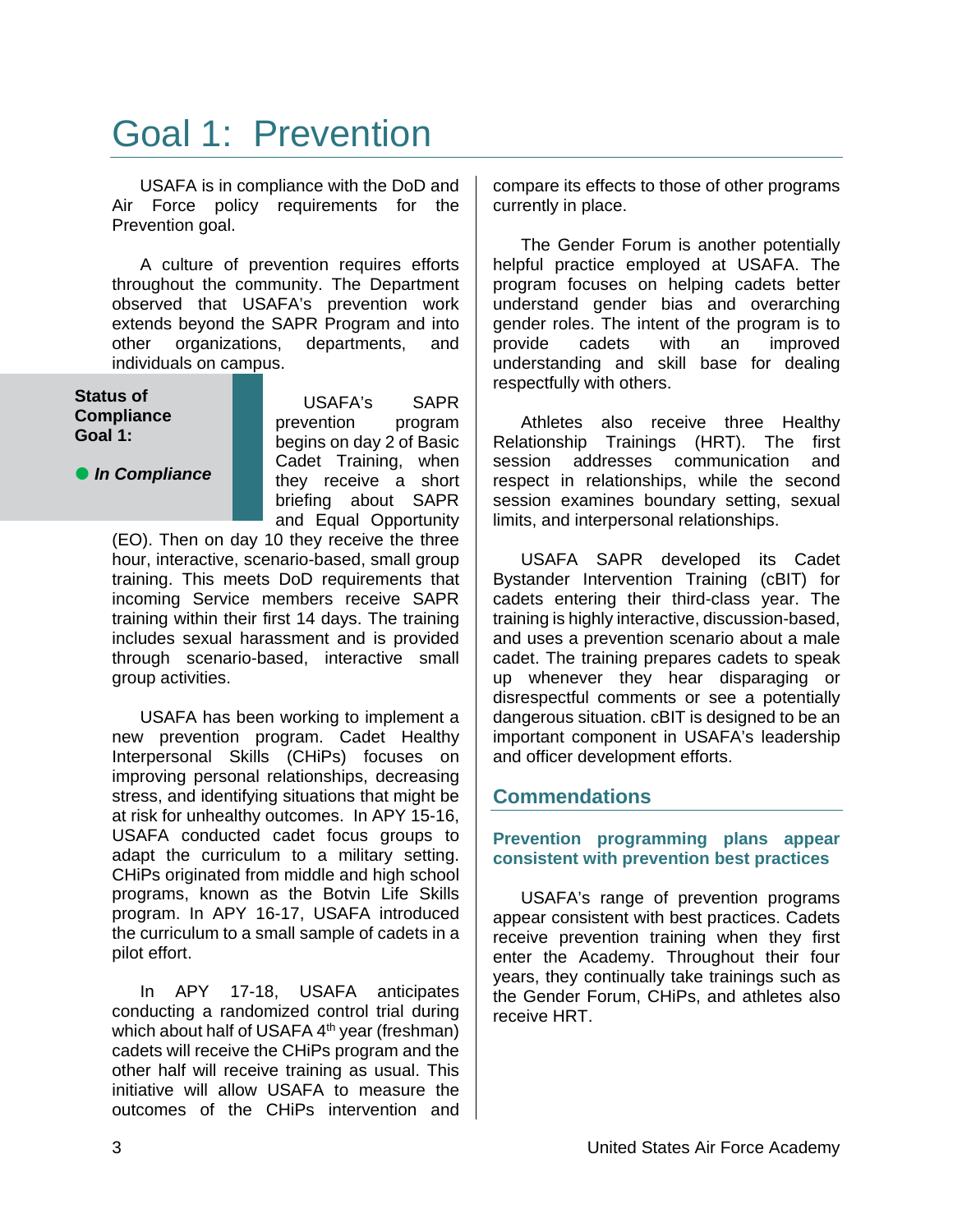## **Randomized control trial for CHiPs is a one-of-a-kind initiative within the MSAs**

USAFA ran a CHiPs trial group in APY 16- 17. Next year's randomized control trial will provide leadership with some information on the training's effectiveness. This type of intervention evaluation has not yet been done at the MSAs.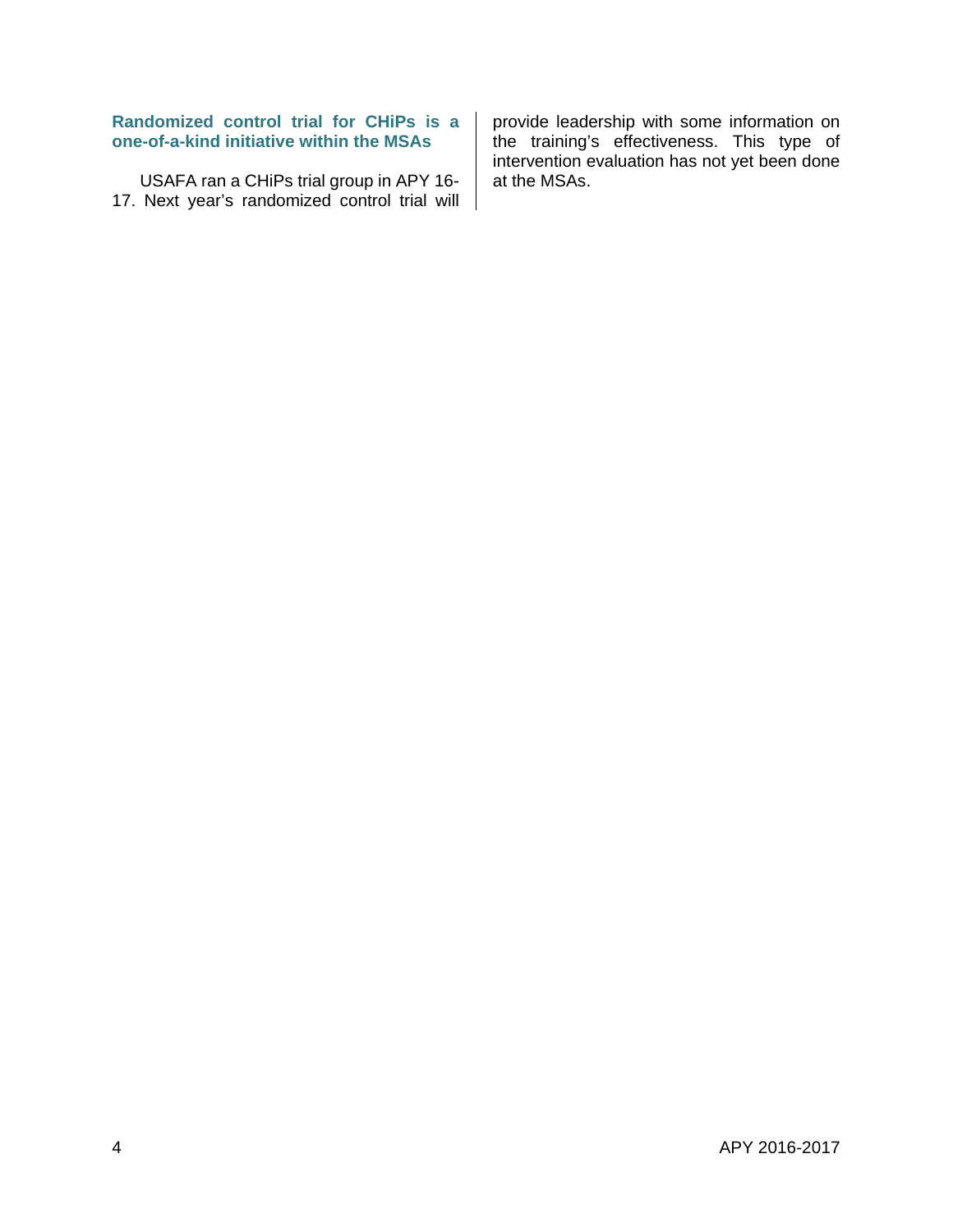# Goal 2: Advocacy and Victim Assistance

Late in the academic year, allegations about problems within the USAFA SAPR office were reported to academy leadership. A commander directed investigation disclosed significant evidence of mismanagement and unprofessionalism that negatively impacted victim advocacy and assistance rendered to a number of cadets. USAFA took action to address these personnel related issues.

During the on-site visit, USAFA leadership emphasized their commitment to supporting

## **Status of Compliance Goal 2:**

 *Not in compliance* cadets and discussed their remediation plan for victim care. A full time Sexual Assault Response Coordinator (SARC) from Peterson Air Force Base was relocated to the Air

Force Academy pending ongoing hiring actions. Furthermore, victim advocates from other supporting agencies on base have been placed in the academy's SAPR office until permanent victim advocates are hired. In addition, leadership tapped into the academy's resource network (Peak Performance Center (PPC), chaplains, and Special Victims Counsels (SVC) among others) to ensure victims receive proper support and care. USAFA and Headquarters Air Force are working to expedite a re-staffing solution for the SARC office.

Another resource is USAFA's Personal Ethics Education Representative (PEER) Program, which provides support, outreach, and referrals for cadets, by cadets. All PEER cadets volunteer and undergo a rigorous eligibility review process. The PPC clinical staff provides annual training to PEERs that includes helping and referring cadets dealing with depression, anxiety, sexual assault, sexual harassment, and other problems. All cadet squadrons are equipped with two PEERs who are trained to be a referral source to cadets in need of help. A few cadets and faculty members noted in the focus groups

that PEERs are trustworthy resources, though it depends on the squadron as to whether the PEERs are taken seriously as a support resource by other cadets.

USAFA obtained a dedicated SVC and Special Victims' Paralegal (SVP) during APY 15-16 to render legal representation and confidential support to cadets who experience sexual assault. In APY 16-17, the SVC and SVP office was relocated to the cadet area from Peterson Air Force Base, giving the SVC greater accessibility to cadets seeking their services.

## **Observations**

### **Ensure administrative records that support Unrestricted and Restricted reporting follow privacy, security, and records management policies**

Victims' privacy is of utmost importance. All Academies should ensure that records of sexual assault and harassment are compliant with laws and privacy, security, and records management policies. Any sexual assault case tracking that occurs outside of Defense Sexual Assault Incident Database (DSAID), for the purposes of briefing leadership, should be maintained separately for Restricted and Unrestricted reports. To further protect privacy, all electronic files containing personally identifiable information (PII) should be password protected, encrypted, and stored in systems that appropriately safeguard PII. DSAID is the Department's official database for reporting, managing, tracking, and protecting data drawn from sexual assault reports. Alternate data tracking systems are not authorized for use unless they meet Department standards for protection of PII. The Department welcomes any recommendations to improve DSAID and increase user satisfaction with the system.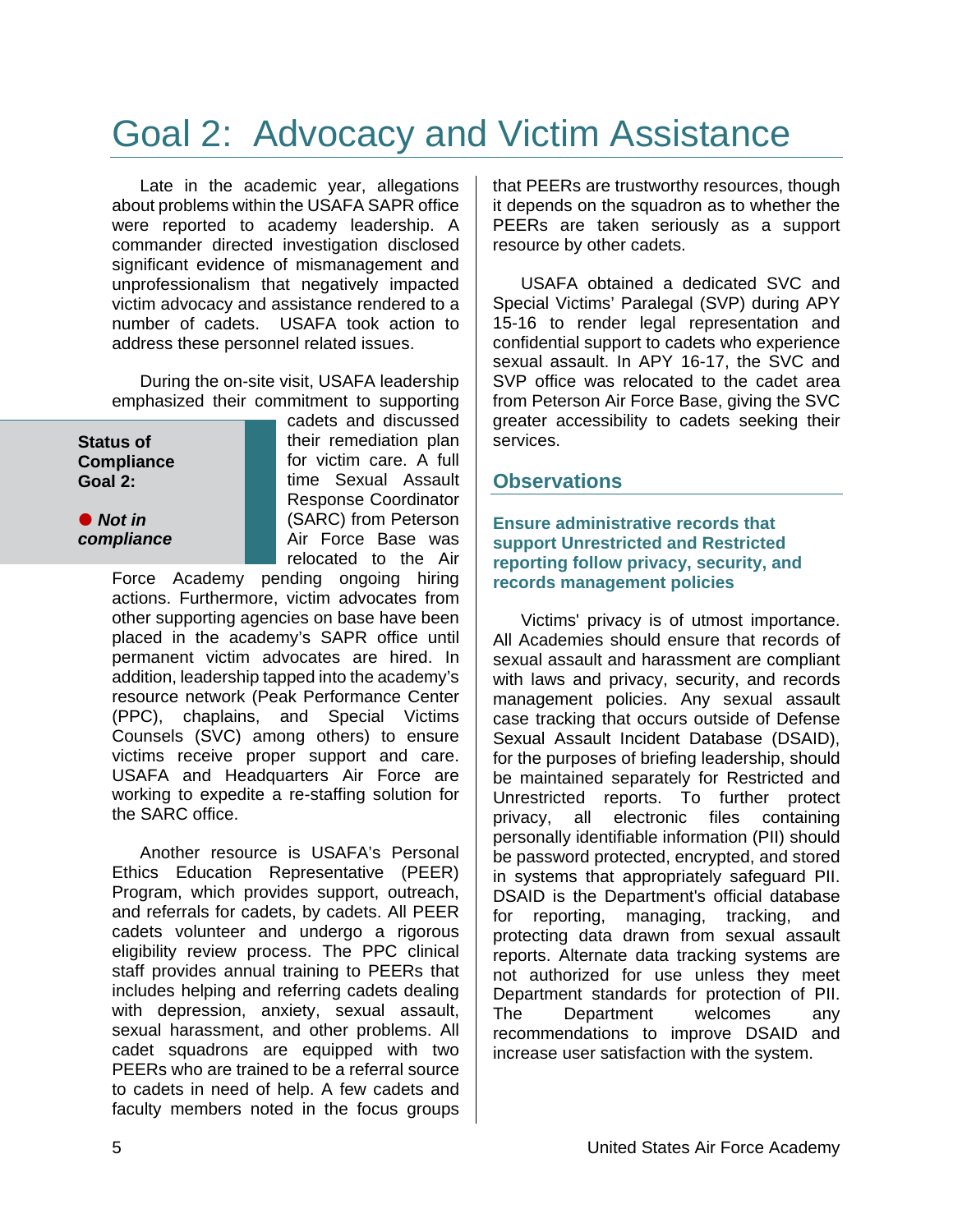### **Publicize sexual harassment reporting resources**

There is a Military Equal Opportunity (MEO) advisor assigned to the Academy that addresses discrimination complaints, including sexual harassment. However, the DoD team did not observe sufficient

advertising of instructions about how cadets are to access support from the MEO.

Posting the location and contact information of the MEO in high traffic, visible areas throughout the cadet area for the EO office and the Air Force sexual harassment toll-free, 24/7 hotline would help publicize the program.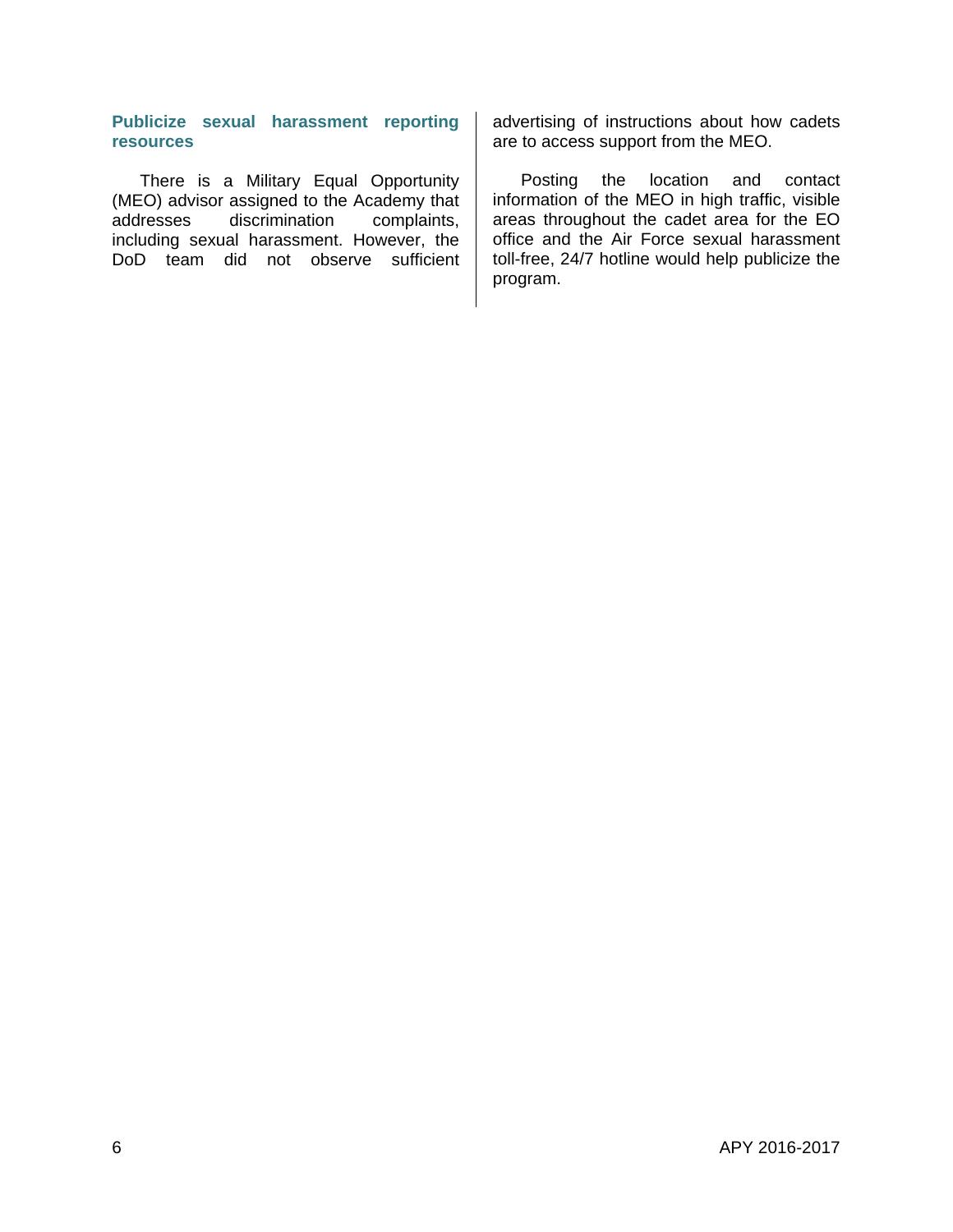# Goals 3 and 4: Investigation and **Accountability**

## **Investigation**

This assessment addresses how well the SAPR program and other sexual assault response elements at the Academy and in the local community support and integrate with the criminal investigative process. USAFA has a policy in place to address informal and formal sexual harassment complaints. USAFA is in compliance with the Investigation strategic goal.

Air Force Office of Special Investigations (AFOSI) Detachment 808 provides investigative support to USAFA. AFOSI agents are fully prepared to work on sexual assault cases. They also work closely with the

### **Status of Compliance Goals 3 and 4:**

**•** In Compliance

Judge Advocates (JAs), SARCs and other SAPR personnel, and others to ensure that the process flows as smoothly as possible.

USAFA also

employs a JA Victim-Witness Assistance Program (VWAP) Coordinator to ensure victims receive regular updates on the status of the investigative process. The VWAP Coordinator also regularly shares information with the victim's commander and SARC as appropriate.

# **Commendation**

## **Excellent preparation of AFOSI agents**

USAFA and AFOSI have prepared their investigative personnel to support sexual assault investigations. Currently, nine of 11 assigned agents have been trained via AFOSI's advanced sexual assault training course at the Federal Law Enforcement Training Center.

## **Observations**

## **Update Memorandum of Understanding (MOU) with Memorial Hospital**

USAFA should update its MOU with Memorial Hospital to include language addressing timely SAFE kit transfer to AFOSI.

## **Accountability**

This assessment addresses how well the SAPR program and other sexual assault response elements at the Academy and in the local community support and integrate with the military criminal justice process. USAFA is in compliance with the Accountability strategic goal.

The on-site assessment found that SAPR program was well integrated with the criminal justice process. The SVC and SVP receive extensive training and serve as a resource at the Academy. All SVCs attend the Special Victims Counsel Course, an eight day training focused on victimology, the brain's response to trauma, self-care, and details on the SVC program. At the Academy, they provide training to commanders, SAPR personnel, volunteer VAs, and paralegals.

At USAFA, the JA office and SAPR program work together to train incoming commanders and other parties in victim care and response in cases involving an allegation of sexual assault. For example, JA developed a scenario-based training for new commanders, which included issues that a commander would face if a sexual assault occurred in their squadron.

Throughout an investigation, SVP and SVCs communicate with AFOSI and JA to ensure that victim's needs are being addressed.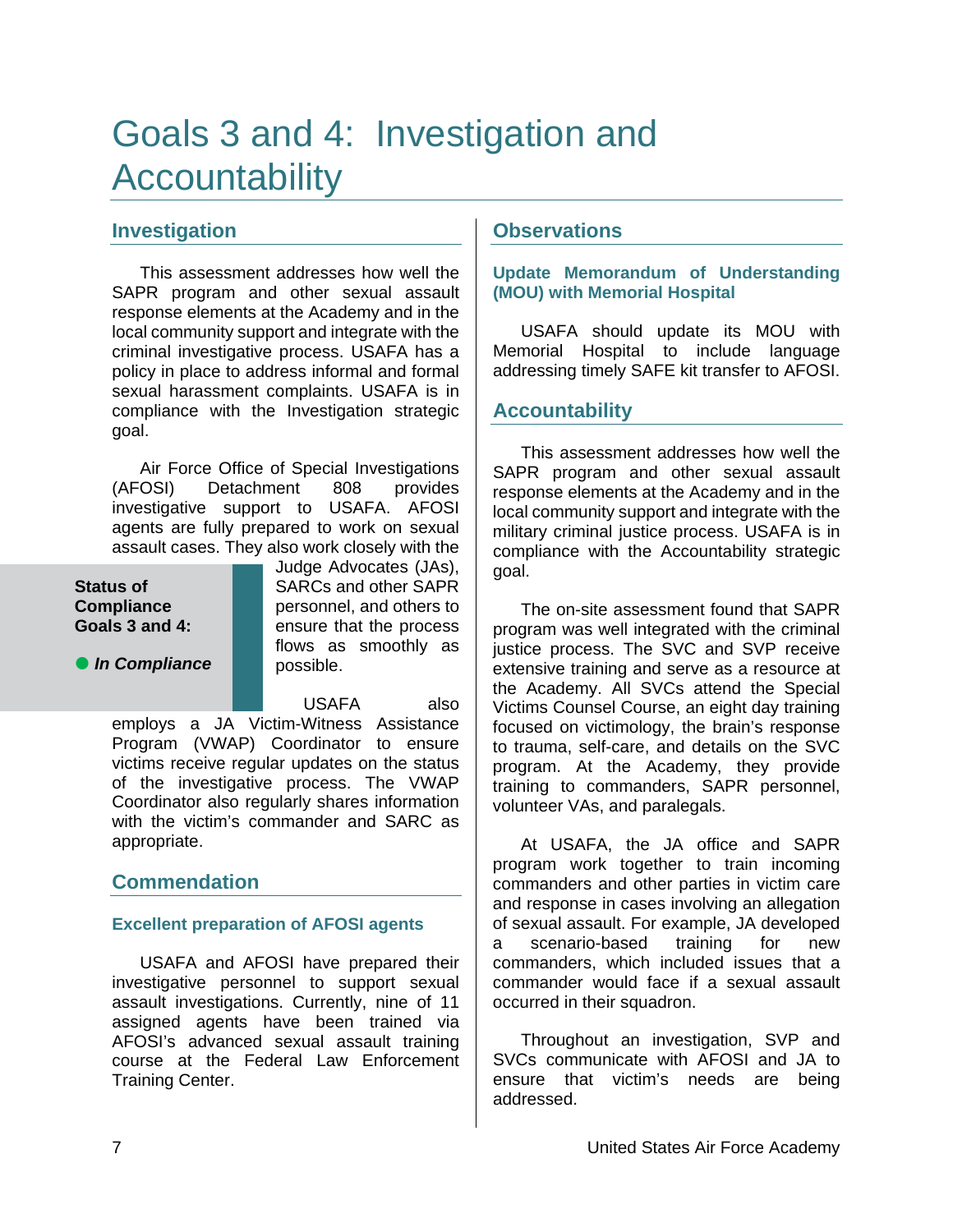## **Commendations**

### **JA support to AFOSI Interviews**

USAFA's investigative and legal organizations maintain a close working relationship. JA works closely with AFOSI agents, and regularly provides them with an attorney for quick consultations during interviews and other investigative activity.

### **JA identification of alternative means for offender accountability**

In appropriate cases, the JA uses the Board of Inquiry process to address some sexual assault allegations that do not proceed to court-martial. This approach provides due process and addresses misconduct that does not rise to a level of being a court-martial offense.